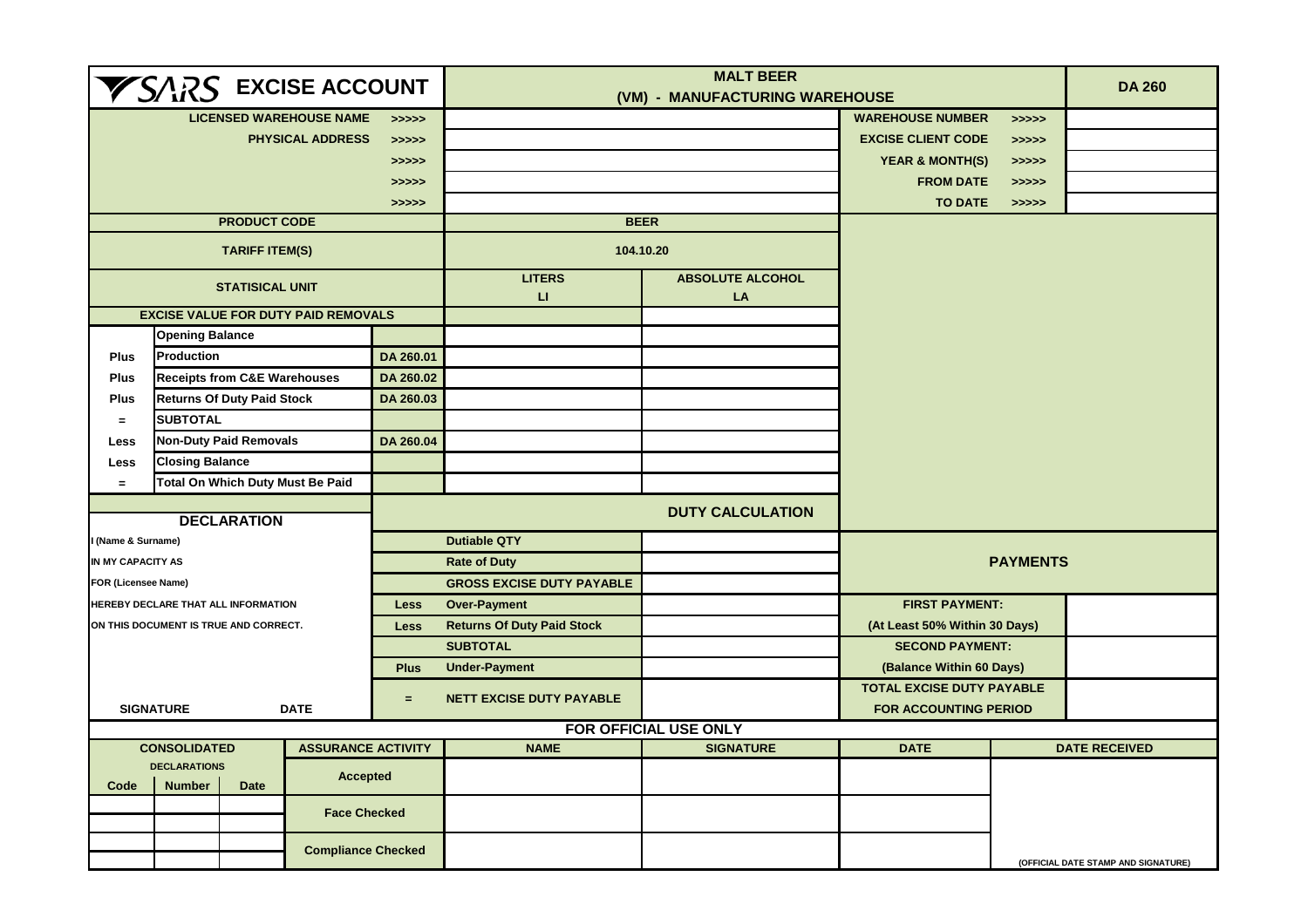| <b>EXCISE ACCOUNT SCHEDULE</b>                |                                                   |                                                   |                        | <b>MALT BEER</b>               |                            | DA 260.01                                                             |             |  |
|-----------------------------------------------|---------------------------------------------------|---------------------------------------------------|------------------------|--------------------------------|----------------------------|-----------------------------------------------------------------------|-------------|--|
|                                               | <b>PRODUCTION</b>                                 |                                                   |                        | (VM) - MANUFACTURING WAREHOUSE |                            |                                                                       |             |  |
|                                               | LICENSED WAREHOUSE NAME >>>>> 0                   |                                                   |                        |                                | <b>WAREHOUSE NUMBER</b>    | > >> > >                                                              | $\mathbf 0$ |  |
|                                               |                                                   | PHYSICAL ADDRESS >>>>> 0                          |                        |                                | <b>EXCISE CLIENT CODE</b>  | > >> > >                                                              | $\mathbf 0$ |  |
|                                               |                                                   | $>>>>$ 0                                          |                        |                                | <b>YEAR &amp; MONTH(S)</b> | > >> > >                                                              | $\mathbf 0$ |  |
|                                               |                                                   | $>>>>$ 0                                          |                        |                                | <b>FROM DATE</b>           | > >> > >                                                              | 1900/01/00  |  |
|                                               |                                                   | $\Rightarrow \Rightarrow \Rightarrow \Rightarrow$ | 10                     |                                | <b>TO DATE</b>             | $\boldsymbol{\gt} \boldsymbol{\gt} \boldsymbol{\gt} \boldsymbol{\gt}$ | 1900/01/00  |  |
|                                               | <b>PRODUCT CODE</b>                               |                                                   |                        | <b>BEER</b>                    |                            |                                                                       |             |  |
|                                               | <b>TARIFF ITEM(S)</b>                             |                                                   |                        | 104.10.20                      |                            |                                                                       |             |  |
|                                               | <b>SUPPORTING DOCUMENTS</b>                       |                                                   |                        |                                |                            |                                                                       |             |  |
|                                               | (Official Declarations / Commercial Documents)    |                                                   | <b>LITERS</b>          | <b>ABSOLUTE ALCOHOL</b>        |                            |                                                                       |             |  |
| <b>TYPE</b>                                   | <b>NUMBER</b>                                     | <b>DATE</b>                                       | $\mathsf{L}\mathsf{L}$ | LA                             |                            |                                                                       |             |  |
|                                               | <b>BROUGHT FORWARD FROM PREVIOUS DA 260.01</b>    |                                                   |                        |                                |                            |                                                                       |             |  |
|                                               |                                                   |                                                   |                        |                                |                            |                                                                       |             |  |
|                                               |                                                   |                                                   |                        |                                |                            |                                                                       |             |  |
|                                               |                                                   |                                                   |                        |                                |                            |                                                                       |             |  |
|                                               |                                                   |                                                   |                        |                                |                            |                                                                       |             |  |
|                                               |                                                   |                                                   |                        |                                |                            |                                                                       |             |  |
|                                               |                                                   |                                                   |                        |                                |                            |                                                                       |             |  |
|                                               |                                                   |                                                   |                        |                                |                            |                                                                       |             |  |
|                                               |                                                   |                                                   |                        |                                |                            |                                                                       |             |  |
|                                               |                                                   |                                                   |                        |                                |                            |                                                                       |             |  |
|                                               |                                                   |                                                   |                        |                                |                            |                                                                       |             |  |
|                                               |                                                   |                                                   |                        |                                |                            |                                                                       |             |  |
|                                               |                                                   |                                                   |                        |                                |                            |                                                                       |             |  |
|                                               |                                                   |                                                   |                        |                                |                            |                                                                       |             |  |
|                                               |                                                   |                                                   |                        |                                |                            |                                                                       |             |  |
|                                               |                                                   |                                                   |                        |                                |                            |                                                                       |             |  |
|                                               |                                                   |                                                   |                        |                                |                            |                                                                       |             |  |
|                                               |                                                   |                                                   |                        |                                |                            |                                                                       |             |  |
|                                               |                                                   |                                                   |                        |                                |                            |                                                                       |             |  |
|                                               | <b>JBTOTALS CARRIED FORWARD TO NEXT DA 260.01</b> |                                                   |                        |                                |                            |                                                                       |             |  |
| <b>GRAND TOTALS CARRIED FORWARD TO DA 260</b> |                                                   |                                                   |                        |                                |                            |                                                                       |             |  |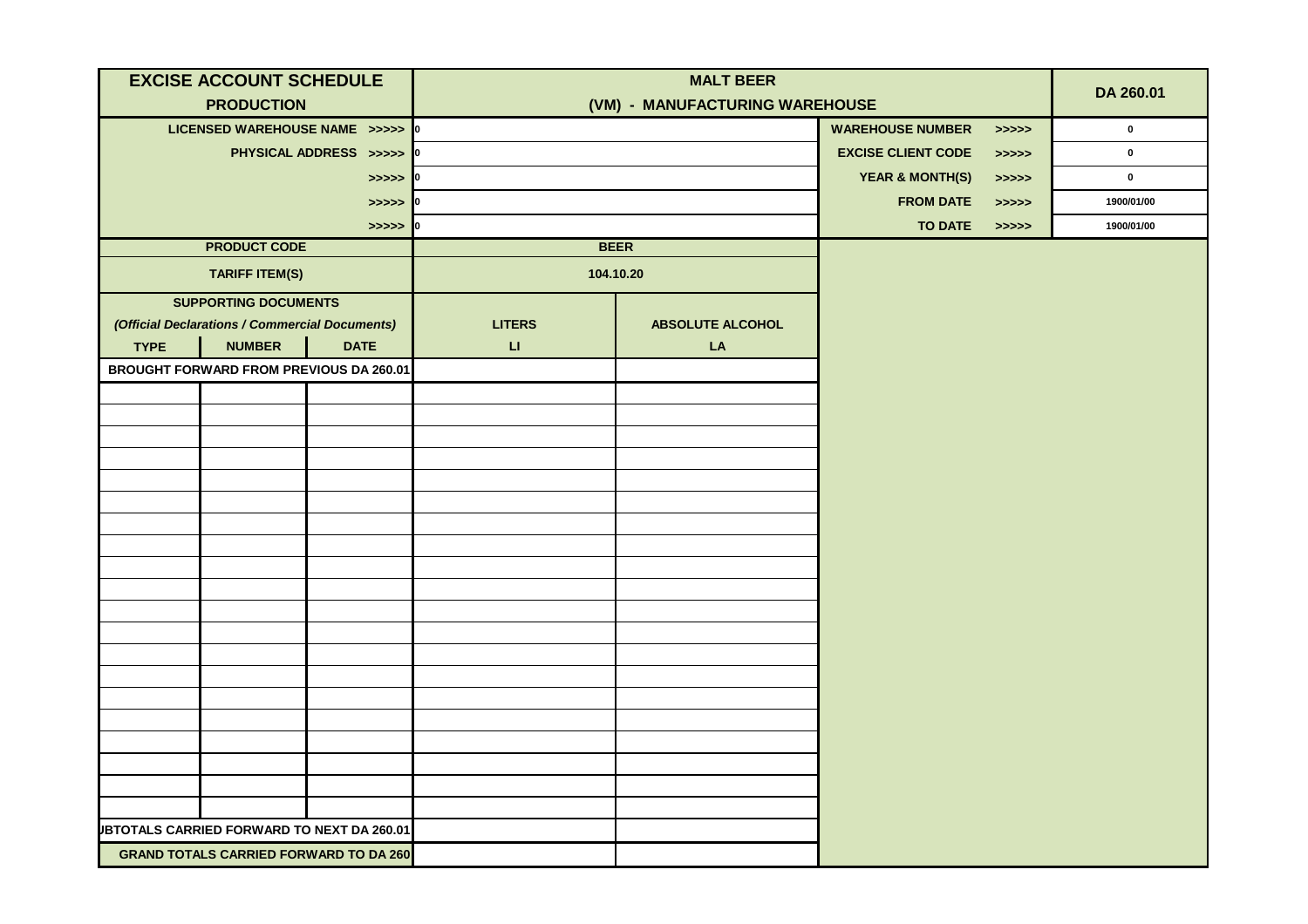| <b>EXCISE ACCOUNT SCHEDULE</b>                |                                                   |                                                   |                        | <b>MALT BEER</b>        |                                |                                                                       | DA 260.02   |  |
|-----------------------------------------------|---------------------------------------------------|---------------------------------------------------|------------------------|-------------------------|--------------------------------|-----------------------------------------------------------------------|-------------|--|
|                                               | <b>RECEIPTS FROM C&amp;E WAREHOUSES</b>           |                                                   |                        |                         | (VM) - MANUFACTURING WAREHOUSE |                                                                       |             |  |
|                                               | LICENSED WAREHOUSE NAME >>>>> 0                   |                                                   |                        |                         | <b>WAREHOUSE NUMBER</b>        | >>>>>                                                                 | $\mathbf 0$ |  |
|                                               |                                                   | PHYSICAL ADDRESS >>>>> 0                          |                        |                         | <b>EXCISE CLIENT CODE</b>      | > >> > >                                                              | $\mathbf 0$ |  |
|                                               |                                                   | $>>>>$ 0                                          |                        |                         | <b>YEAR &amp; MONTH(S)</b>     | >>>>>                                                                 | $\mathbf 0$ |  |
|                                               |                                                   | $>>>>$ 0                                          |                        |                         | <b>FROM DATE</b>               | > >> > >                                                              | 1900/01/00  |  |
|                                               |                                                   | $\Rightarrow \Rightarrow \Rightarrow \Rightarrow$ | 10                     |                         | <b>TO DATE</b>                 | $\boldsymbol{\gt} \boldsymbol{\gt} \boldsymbol{\gt} \boldsymbol{\gt}$ | 1900/01/00  |  |
|                                               | <b>PRODUCT CODE</b>                               |                                                   |                        | <b>BEER</b>             |                                |                                                                       |             |  |
|                                               | <b>TARIFF ITEM(S)</b>                             |                                                   |                        | 104.10.20               |                                |                                                                       |             |  |
|                                               | <b>SUPPORTING DOCUMENTS</b>                       |                                                   |                        |                         |                                |                                                                       |             |  |
|                                               | (Official Declarations / Commercial Documents)    |                                                   | <b>LITERS</b>          | <b>ABSOLUTE ALCOHOL</b> |                                |                                                                       |             |  |
| <b>TYPE</b>                                   | <b>NUMBER</b>                                     | <b>DATE</b>                                       | $\mathsf{L}\mathsf{L}$ | LA                      |                                |                                                                       |             |  |
|                                               | <b>BROUGHT FORWARD FROM PREVIOUS DA 260.02</b>    |                                                   |                        |                         |                                |                                                                       |             |  |
|                                               |                                                   |                                                   |                        |                         |                                |                                                                       |             |  |
|                                               |                                                   |                                                   |                        |                         |                                |                                                                       |             |  |
|                                               |                                                   |                                                   |                        |                         |                                |                                                                       |             |  |
|                                               |                                                   |                                                   |                        |                         |                                |                                                                       |             |  |
|                                               |                                                   |                                                   |                        |                         |                                |                                                                       |             |  |
|                                               |                                                   |                                                   |                        |                         |                                |                                                                       |             |  |
|                                               |                                                   |                                                   |                        |                         |                                |                                                                       |             |  |
|                                               |                                                   |                                                   |                        |                         |                                |                                                                       |             |  |
|                                               |                                                   |                                                   |                        |                         |                                |                                                                       |             |  |
|                                               |                                                   |                                                   |                        |                         |                                |                                                                       |             |  |
|                                               |                                                   |                                                   |                        |                         |                                |                                                                       |             |  |
|                                               |                                                   |                                                   |                        |                         |                                |                                                                       |             |  |
|                                               |                                                   |                                                   |                        |                         |                                |                                                                       |             |  |
|                                               |                                                   |                                                   |                        |                         |                                |                                                                       |             |  |
|                                               |                                                   |                                                   |                        |                         |                                |                                                                       |             |  |
|                                               |                                                   |                                                   |                        |                         |                                |                                                                       |             |  |
|                                               |                                                   |                                                   |                        |                         |                                |                                                                       |             |  |
|                                               |                                                   |                                                   |                        |                         |                                |                                                                       |             |  |
|                                               | <b>JBTOTALS CARRIED FORWARD TO NEXT DA 260.02</b> |                                                   |                        |                         |                                |                                                                       |             |  |
| <b>GRAND TOTALS CARRIED FORWARD TO DA 260</b> |                                                   |                                                   |                        |                         |                                |                                                                       |             |  |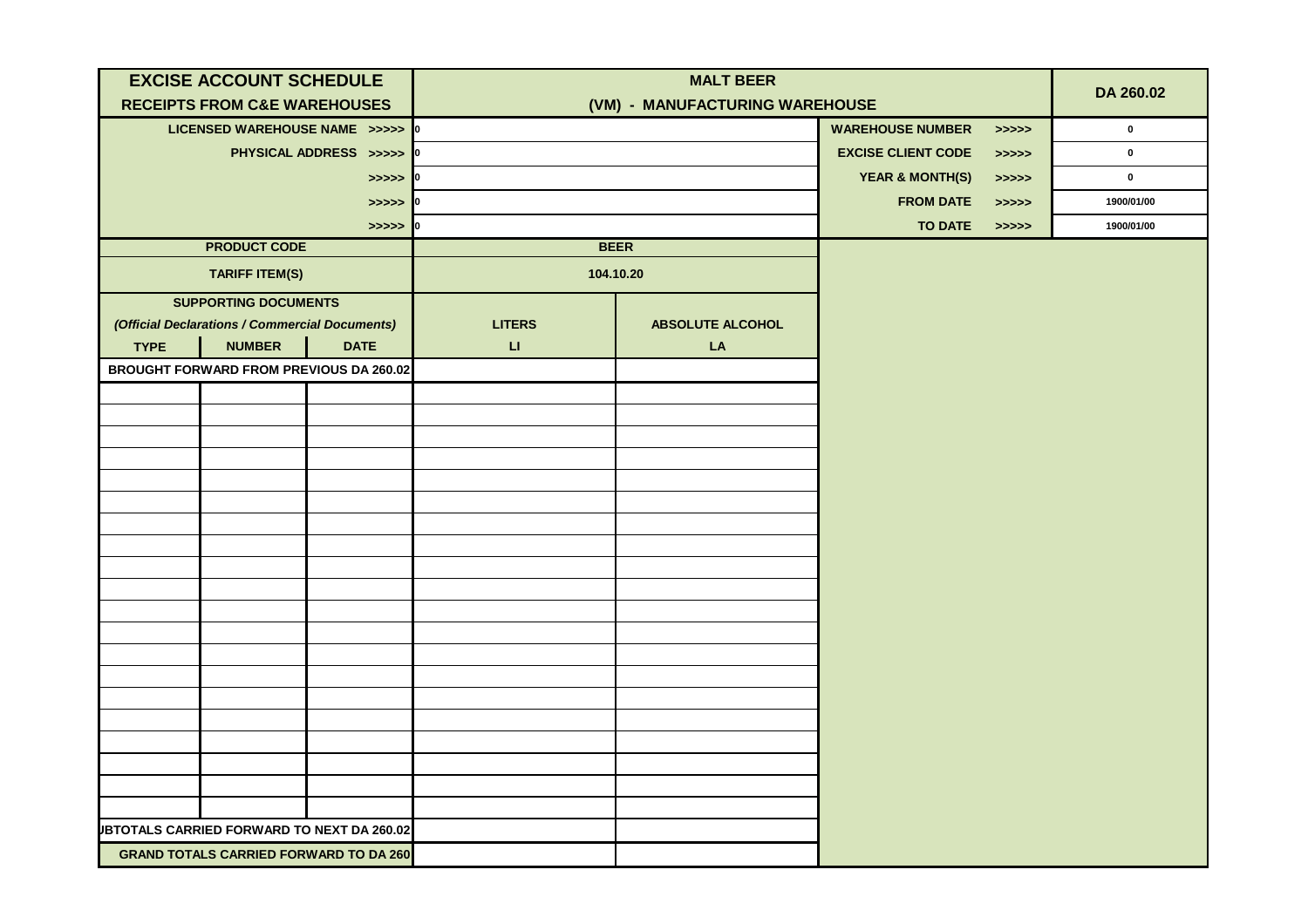| <b>EXCISE ACCOUNT SCHEDULE</b>                |                                                   |                          |                        | <b>MALT BEER</b>        |                                |                                                                       | DA 260.03    |  |
|-----------------------------------------------|---------------------------------------------------|--------------------------|------------------------|-------------------------|--------------------------------|-----------------------------------------------------------------------|--------------|--|
|                                               | <b>RETURNS OF DUTY PAID STOCK</b>                 |                          |                        |                         | (VM) - MANUFACTURING WAREHOUSE |                                                                       |              |  |
|                                               | LICENSED WAREHOUSE NAME >>>>> 0                   |                          |                        |                         | <b>WAREHOUSE NUMBER</b>        | > >> > > >                                                            | $\mathbf{0}$ |  |
|                                               |                                                   | PHYSICAL ADDRESS >>>>> 0 |                        |                         | <b>EXCISE CLIENT CODE</b>      | > >> > >                                                              | $\mathbf 0$  |  |
|                                               |                                                   | $>>>>$ 0                 |                        |                         | <b>YEAR &amp; MONTH(S)</b>     | > >> > >                                                              | $\mathbf 0$  |  |
|                                               |                                                   | $>>>>$ 0                 |                        |                         | <b>FROM DATE</b>               | >>>>>                                                                 | 1900/01/00   |  |
|                                               |                                                   | $>>>>$ 0                 |                        |                         | <b>TO DATE</b>                 | $\boldsymbol{\gt} \boldsymbol{\gt} \boldsymbol{\gt} \boldsymbol{\gt}$ | 1900/01/00   |  |
|                                               | <b>PRODUCT CODE</b>                               |                          |                        | <b>BEER</b>             |                                |                                                                       |              |  |
|                                               | <b>TARIFF ITEM(S)</b>                             |                          |                        | 104.10.20               |                                |                                                                       |              |  |
|                                               | <b>SUPPORTING DOCUMENTS</b>                       |                          |                        |                         |                                |                                                                       |              |  |
|                                               | (Official Declarations / Commercial Documents)    |                          | <b>LITERS</b>          | <b>ABSOLUTE ALCOHOL</b> |                                |                                                                       |              |  |
| <b>TYPE</b>                                   | <b>NUMBER</b>                                     | <b>DATE</b>              | $\mathsf{L}\mathsf{L}$ | LA                      |                                |                                                                       |              |  |
|                                               | <b>BROUGHT FORWARD FROM PREVIOUS DA 260.03</b>    |                          |                        |                         |                                |                                                                       |              |  |
|                                               |                                                   |                          |                        |                         |                                |                                                                       |              |  |
|                                               |                                                   |                          |                        |                         |                                |                                                                       |              |  |
|                                               |                                                   |                          |                        |                         |                                |                                                                       |              |  |
|                                               |                                                   |                          |                        |                         |                                |                                                                       |              |  |
|                                               |                                                   |                          |                        |                         |                                |                                                                       |              |  |
|                                               |                                                   |                          |                        |                         |                                |                                                                       |              |  |
|                                               |                                                   |                          |                        |                         |                                |                                                                       |              |  |
|                                               |                                                   |                          |                        |                         |                                |                                                                       |              |  |
|                                               |                                                   |                          |                        |                         |                                |                                                                       |              |  |
|                                               |                                                   |                          |                        |                         |                                |                                                                       |              |  |
|                                               |                                                   |                          |                        |                         |                                |                                                                       |              |  |
|                                               |                                                   |                          |                        |                         |                                |                                                                       |              |  |
|                                               |                                                   |                          |                        |                         |                                |                                                                       |              |  |
|                                               |                                                   |                          |                        |                         |                                |                                                                       |              |  |
|                                               |                                                   |                          |                        |                         |                                |                                                                       |              |  |
|                                               |                                                   |                          |                        |                         |                                |                                                                       |              |  |
|                                               |                                                   |                          |                        |                         |                                |                                                                       |              |  |
|                                               |                                                   |                          |                        |                         |                                |                                                                       |              |  |
|                                               | <b>JBTOTALS CARRIED FORWARD TO NEXT DA 260.03</b> |                          |                        |                         |                                |                                                                       |              |  |
| <b>GRAND TOTALS CARRIED FORWARD TO DA 260</b> |                                                   |                          |                        |                         |                                |                                                                       |              |  |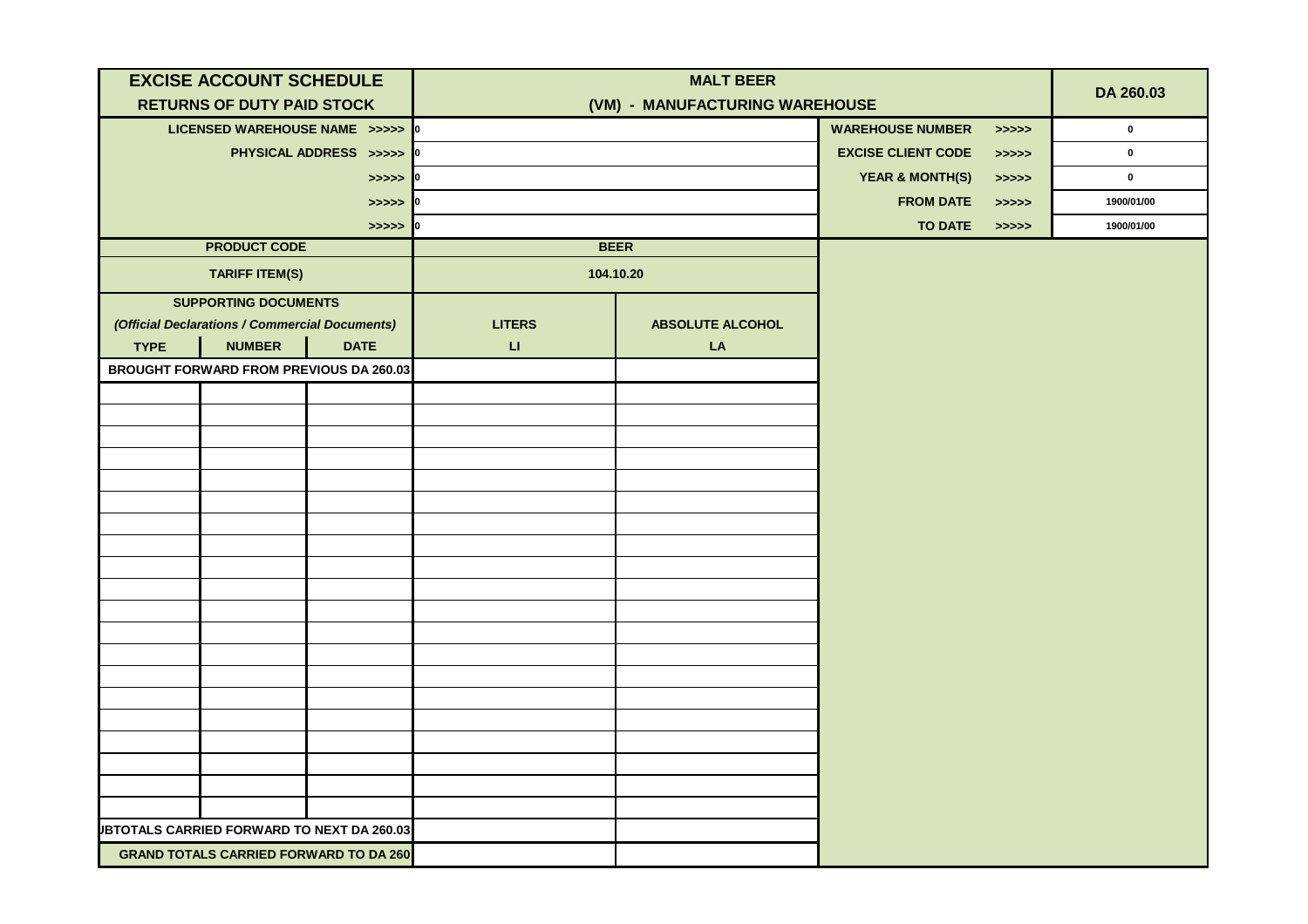| <b>EXCISE ACCOUNT SCHEDULE</b>                               |                       |                               |             | <b>MALT BEER</b>               |                         |                            |            |             |
|--------------------------------------------------------------|-----------------------|-------------------------------|-------------|--------------------------------|-------------------------|----------------------------|------------|-------------|
| SUMMARY OF NON-DUTY PAID REMOVALS                            |                       |                               |             | (VM) - MANUFACTURING WAREHOUSE |                         |                            |            | DA 260.04   |
|                                                              |                       | LICENSED WAREHOUSE NAME >>>>> |             |                                |                         | <b>WAREHOUSE NUMBER</b>    | >>>>>      | $\mathbf 0$ |
|                                                              |                       | <b>PHYSICAL ADDRESS</b>       | >>>>>       |                                |                         | <b>EXCISE CLIENT CODE</b>  | > >> > >   | $\mathbf 0$ |
|                                                              |                       |                               | >>>>>       |                                |                         | <b>YEAR &amp; MONTH(S)</b> | > >> > >   | $\mathbf 0$ |
|                                                              |                       |                               | >>>>>       |                                |                         | <b>FROM DATE</b>           | > >> > > > | 1900/01/00  |
|                                                              |                       |                               | >>>>>       |                                | <b>TO DATE</b>          | > >> > >                   | 1900/01/00 |             |
|                                                              | <b>PRODUCT CODE</b>   |                               |             |                                | <b>BEER</b>             |                            |            |             |
|                                                              | <b>TARIFF ITEM(S)</b> |                               |             |                                | 104.10.20               |                            |            |             |
|                                                              |                       | <b>SUPPORTING DOCUMENT</b>    |             |                                |                         |                            |            |             |
| <b>REBATED REMOVALS</b>                                      | <b>TYPE</b>           | NUMBER                        |             | <b>LITERS</b>                  | <b>ABSOLUTE ALCOHOL</b> |                            |            |             |
| <b>SCHEDULE 6 REBATE ITEM</b>                                |                       |                               | <b>DATE</b> | $\sqcup$                       | LA                      |                            |            |             |
|                                                              |                       |                               |             |                                |                         |                            |            |             |
|                                                              |                       |                               |             |                                |                         |                            |            |             |
|                                                              |                       |                               |             |                                |                         |                            |            |             |
|                                                              |                       |                               |             |                                |                         |                            |            |             |
|                                                              |                       |                               |             |                                |                         |                            |            |             |
|                                                              |                       |                               |             |                                |                         |                            |            |             |
|                                                              |                       |                               |             |                                |                         |                            |            |             |
|                                                              |                       |                               |             |                                |                         |                            |            |             |
| <b>REMOVAL TYPE:</b>                                         |                       |                               |             |                                |                         |                            |            |             |
| <b>BONDED REMOVALS TO RSA WAREHOUSES</b>                     |                       |                               |             |                                |                         |                            |            |             |
| <b>Product Removed To C&amp;E Warehouses Within The RSA</b>  |                       |                               |             |                                |                         |                            |            |             |
| <b>REMOVAL TYPE:</b>                                         |                       |                               |             |                                |                         |                            |            |             |
| <b>BONDED REMOVALS TO BLNS WAREHOUSES</b>                    |                       |                               |             |                                |                         |                            |            |             |
| <b>Product Removed To C&amp;E Warehouses Within The BLNS</b> |                       |                               |             |                                |                         |                            |            |             |
| <b>REMOVAL TYPE:</b>                                         |                       |                               |             |                                |                         |                            |            |             |
| <b>EXPORT REMOVALS</b>                                       |                       |                               |             |                                |                         |                            |            |             |
| <b>Product Removed To Countries Outside The SACU</b>         |                       |                               |             |                                |                         |                            |            |             |
| <b>GRAND TOTALS CARRIED FORWARD TO DA 260</b>                |                       |                               |             |                                |                         |                            |            |             |